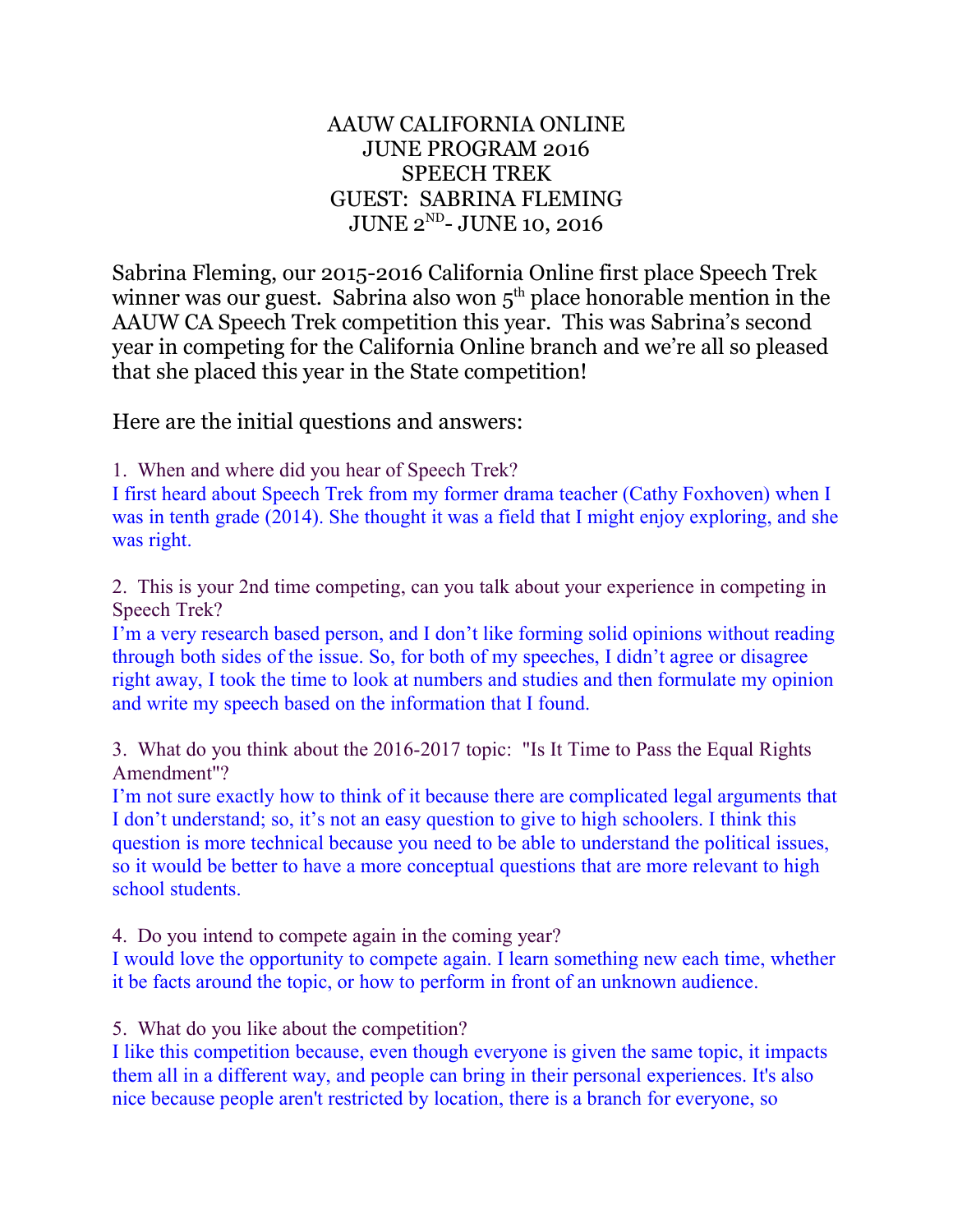anyone can compete. This gives a great feeling of connection to the whole program, because I know that while I'm sitting here in Northern California, there is another person just like me sitting in Southern California, and another sitting across the country working on the same subject as me.

## 6. What could be improved?

I think it would be nice if people got two chances to give their speeches. Sometimes there are things that are out of people's control (for example, during my speech, there was some gesturing and background noise) and it would be nice to have a second chance, after all the effort that went into the speech.

Another member asked:

## What specific things did you learn from your two experiences? How were they different for you?

Both experiences were relevant to me at different times in my life. I wrote a speech on the topic "Is college worth the time and expense?" when I was in 10th grade and starting to think about college (but I wasn't quite in the thick of it yet). I learned that more women are attending college than men (58% earned bachelor degrees from 1999-2010), and that not all college degrees are equal. This provided me with some background as I started looking at colleges in the summer. This past year's topic was gender bias and inequality and, as I am one step closer to college and "the real world," this speech really helped put the education and the world into perspective. One article that really shocked me was *Explaining the Gender Gap in Math Test Scores: The Role of Competition*. They found that males and females have similar aptitudes, but males performed better in competitive situations. This lead me to question testing methods and think about how I approach challenging situations.

Sabrina responded to another question:

Thank you for your question (What college are you planning on attending in the future?).

I'm not quite sure what college I'm going to yet. I know I want to study something in the STEM fields, and I'm planning on staying in California, or going to the Southeast. Thank you very much for letting me know about the scholarships, I will look into that when I go to visit more colleges this summer.

Another question was asked and answered: